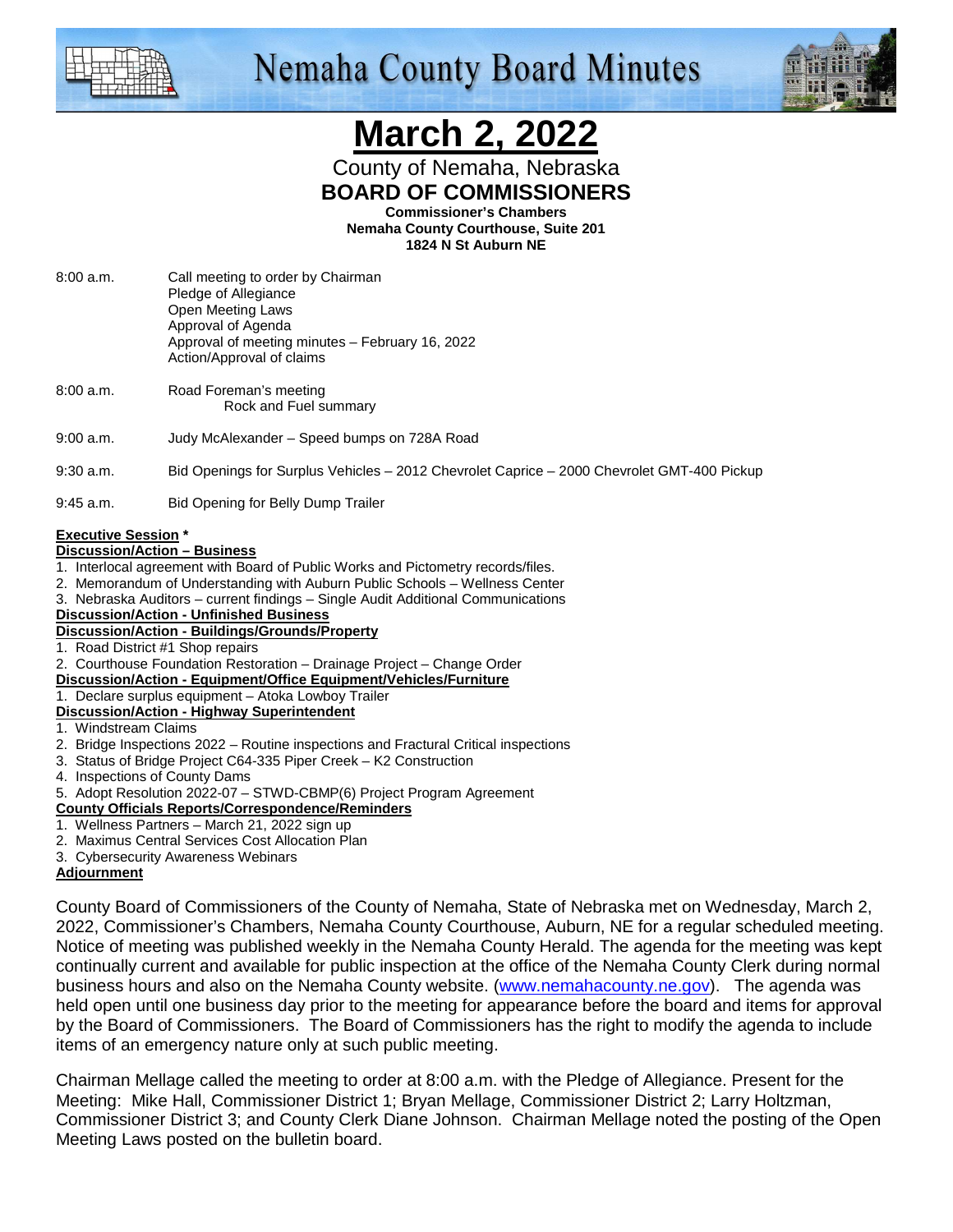



**Approval of Agenda** – Motion by Holtzman, seconded by Hall to approve the agenda as presented: Roll vote: Hall, aye; Mellage, aye; Holtzman, aye.

**Approval of Minutes** – Motion by Holtzman, seconded by Hall to approve the February 16, 2022 minutes as presented with no corrections. Roll call vote: Mellage, aye; Holtzman, aye; Hall, aye.

**Claims** – Motion by Mellage, seconded by Holtzman to approve the accounts payable claims as presented by the County Clerk and authorized for payment by the Board of Commissioners. Roll call vote: Holtzman, aye; Mellage, aye; Hall, aye.

- 8:00 a.m. Road Foreman's meeting Present was Scott Lickteig & Jim Holthus Rock and Fuel summary
- 9:00 a.m. Judy McAlexander Speed bumps on 728A Road She has concerns of the traffic on 728A Road near Brownville, excess speed and large truck traffic.

9:30 a.m. Bid Openings for Surplus Vehicles – 2012 Chevrolet Caprice – 2000 Chevrolet GMT-400 Pickup – Public Notice for receiving and opening sealed bids for a 2012 Chevrolet Caprice and a 2000 Chevrolet GMT-400 Pickup was published in the Nemaha County Herald on February 10, 2022, February 17, 2022, and February 24, 2022.

Three sealed bids were received and opened for the 2012 Chevrolet Caprice: Randy Sikyta - \$450.00; Ted Smith - \$2,650.00; Brenden Helms - \$3,060.00. Motion by Motion by Hall, seconded by Holtzman to accept the bid from Brenden Helms for \$3,060.00 for the 2012 Chevrolet Caprice. Roll call vote: Hall, aye; Mellage, aye; Holtzman, aye.

Four sealed bids were received and opened for the 2000 Chevrolet GMT-400 Pickup: Robert Hickey - \$500.00; Randy Sikyta - \$950.00; Ted Smith - \$1,265.00; Brenden Helms - \$550.00. Motion by Holtzman, seconded by Hall to accept the bid from Ted Smith for \$1,265.00 for the 2000 Chevrolet GMT-400 Pickup. Roll call vote: Mellage, aye; Holtzman, aye; Hall, aye.

9:45 a.m. Bid Opening for Belly Dump Trailer – Public Notice for receiving and opening sealed bids for a Belly Dump Trailer was published in the Nemaha County Herald on February 10, 2022, February 17, 2022, and February 24, 2022.

Five sealed bids were received and opened for the Belly Dump Trailer: Boyer Ridge Manufacturing Inc. - \$54,700.00; Hawk Equipment Company - \$59,100.00; RDO Truck Centers - \$61,944.00 plus \$1,000.00 for delivery; Siouxland Trailer Sales - \$55,150.00; and Murphy Tractor & Equipment Co. - \$68,420.00.

Motion by Mellage to accept the bid from RDO Truck Centers for \$61,944.00 plus \$1,000.00 for delivery, but the motion died due to the lack of a second motion.

Motion by Mellage to accept the bid from Boyer Ridge Manufacturing Inc. for \$54,700.00, but the motion died due to the lack of a second motion.

Motion by Holtzman, seconded by Hall to accept the bid from Siouxland Trailer Sales for \$55,150.00 less delivery cost of \$750.00, so total cost of \$54,400.00. Roll call vote: Hall, aye; Mellage, nay; Holtzman, aye.

#### **Executive Session \***

#### **Discussion/Action – Business**

1. Interlocal agreement with Board of Public Works and Pictometry records/files. – The County Attorney will review the agreement, tabled until the next meeting.

2. Memorandum of Understanding with Auburn Public Schools – Wellness Center – Motion by Hall, seconded by Holtzman to sign the Memorandum of Understanding with Auburn Public Schools pertaining to the Wellness Center. Roll call vote: Mellage, aye; Holtzman, aye; Hall, aye.

3. Nebraska Auditors – Single Audit Additional Communications email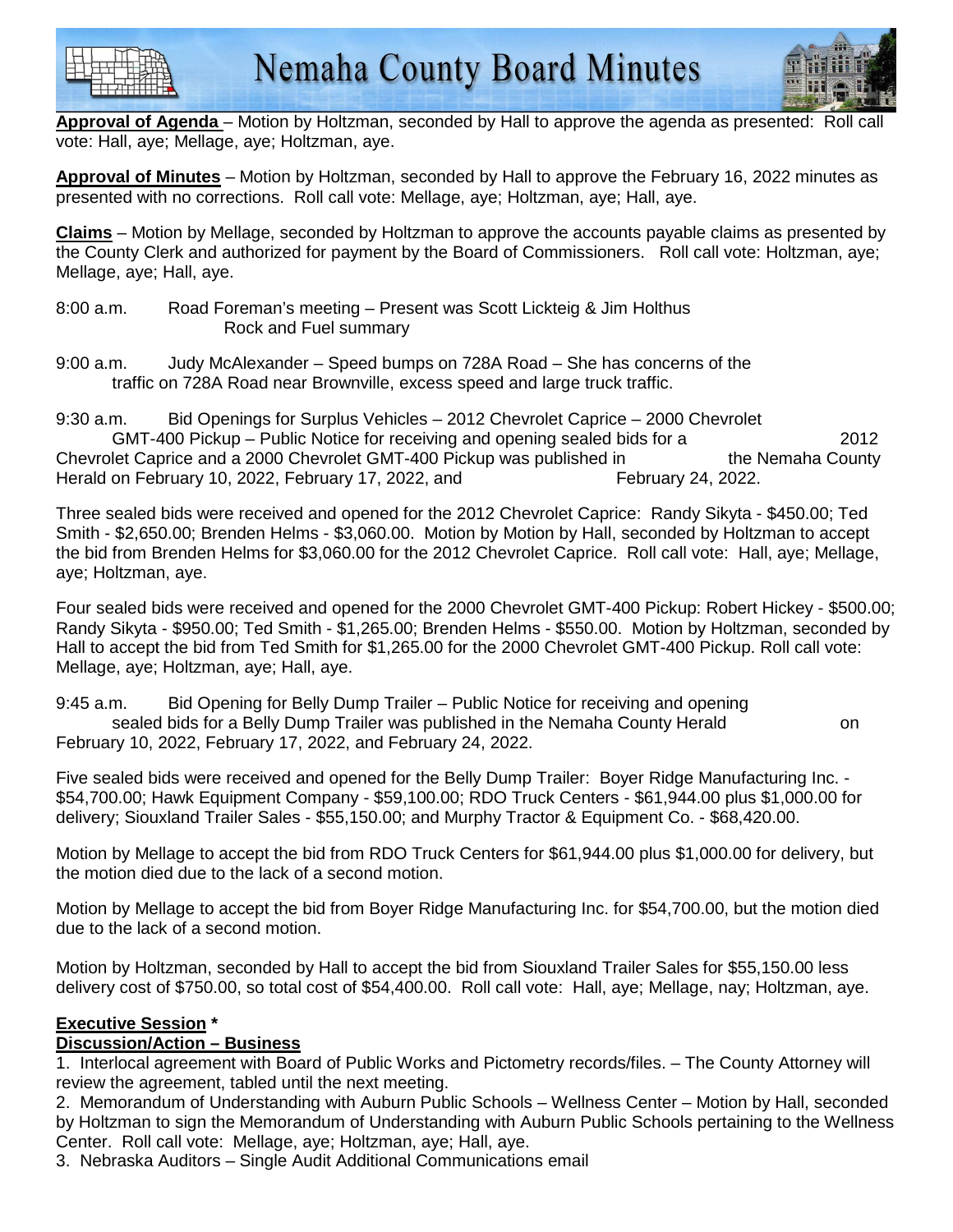



### **Discussion/Action - Unfinished Business**

#### **Discussion/Action - Buildings/Grounds/Property**

1. Road District #1 Shop repairs

2. Courthouse Foundation Restoration/Drainage Project – Change Order – Motion by Mellage, seconded by Hall to sign the change order with AHRS Construction Inc for the Nemaha County Courthouse

Improvements/Foundation Restoration Project to show the scope of work is hereby altered to reflect the statement in the bid proposal to remove the requirement to seed the lawn from the contract. Roll call vote: Hall, aye; Holtzman, aye; Mellage, aye.

#### **Discussion/Action - Equipment/Office Equipment/Vehicles/Furniture**

1. Declare surplus equipment – Atoka Lowboy Trailer – Motion by Hall, seconded by Mellage to declare the Atoka Lowboy Trailer as surplus equipment, which allows the county to sell the piece of equipment. Roll call vote: Holtzman, aye; Mellage, aye; Hall, aye.

#### **Discussion/Action - Highway Superintendent**

#### 1. Windstream Claims

2. Bridge Inspections 2022 – Routine Bridge Inspections – Motion by Mellage, seconded by Hall to award the contract for 2022 Routine Bridge Inspections to Midwest Engineering Inc for the rate of service of \$6,906.00 for 64 bridges. Roll call vote: Mellage, aye, Hall, aye; Holtzman, aye.

Fractural Critical Bridge Inspections – Motion by Holtzman, seconded by Hall to award the contract for 2022 Fractural Critical Bridge Inspections to Mainelli Wagner & Associates Inc. for the rate of service of \$2,900.00 for 4 bridges. Roll call vote: Hall, aye; Mellage, aye; Holtzman, aye.

3. Status of Bridge Project C64-335 Piper Creek – K2 Construction – Motion by Holtzman, seconded by Hall to sign an agreement with K2 Construction for Bridge #C006410950 repair work total of \$85,580.00. Roll call vote: Mellage, aye; Holtzman, aye; Hall, aye.

4. Inspections of County Dams – NRD will be inspecting the dams

5. Adopt Resolution #2022-07 – STWD-CBMP(6) Project Program Agreement – Motion by Mellage, seconded by Hall to adopt Resolution #2022-07 which is signing the agreement with Nebraska Department of

Transportation for the STWD-CBMP(6) Project Program. Roll call vote: Holtzman, aye; Mellage, aye; Hall, aye.

#### **County Officials Reports/Correspondence/Reminders**

1. Wellness Partners – March 21, 2022 sign up

- 2. Maximus Central Services Cost Allocation Plan
- 3. Cybersecurity Awareness Webinars

The following claims were approved for payment by the Board of Commissioners and authorized the County Clerk for payment: **General** 

| uchai                             |             |
|-----------------------------------|-------------|
| Salaries                          | \$58,191.11 |
| Airstream                         | 125.10      |
| Aub Dental Ctr                    | 937.00      |
| Aub Family Hith Ctr               | 182.00      |
| Aub Newspaper                     | 3,041.57    |
| <b>Blue Rivers</b>                | 11,369.00   |
| <b>Bradley Electric</b>           | 73.06       |
| Cass Co Law Sheriff               | 63.24       |
| Consolidated Mgmt                 | 75.58       |
| Constellation                     | 1,123.61    |
| Culligan                          | 146.01      |
| DAS                               | 328.00      |
| Dollar General                    | 241.10      |
| Fankhauser, Nelsen, Werts, Merwin | 2,070.00    |
| <b>First Concord</b>              | 3,712.26    |
|                                   |             |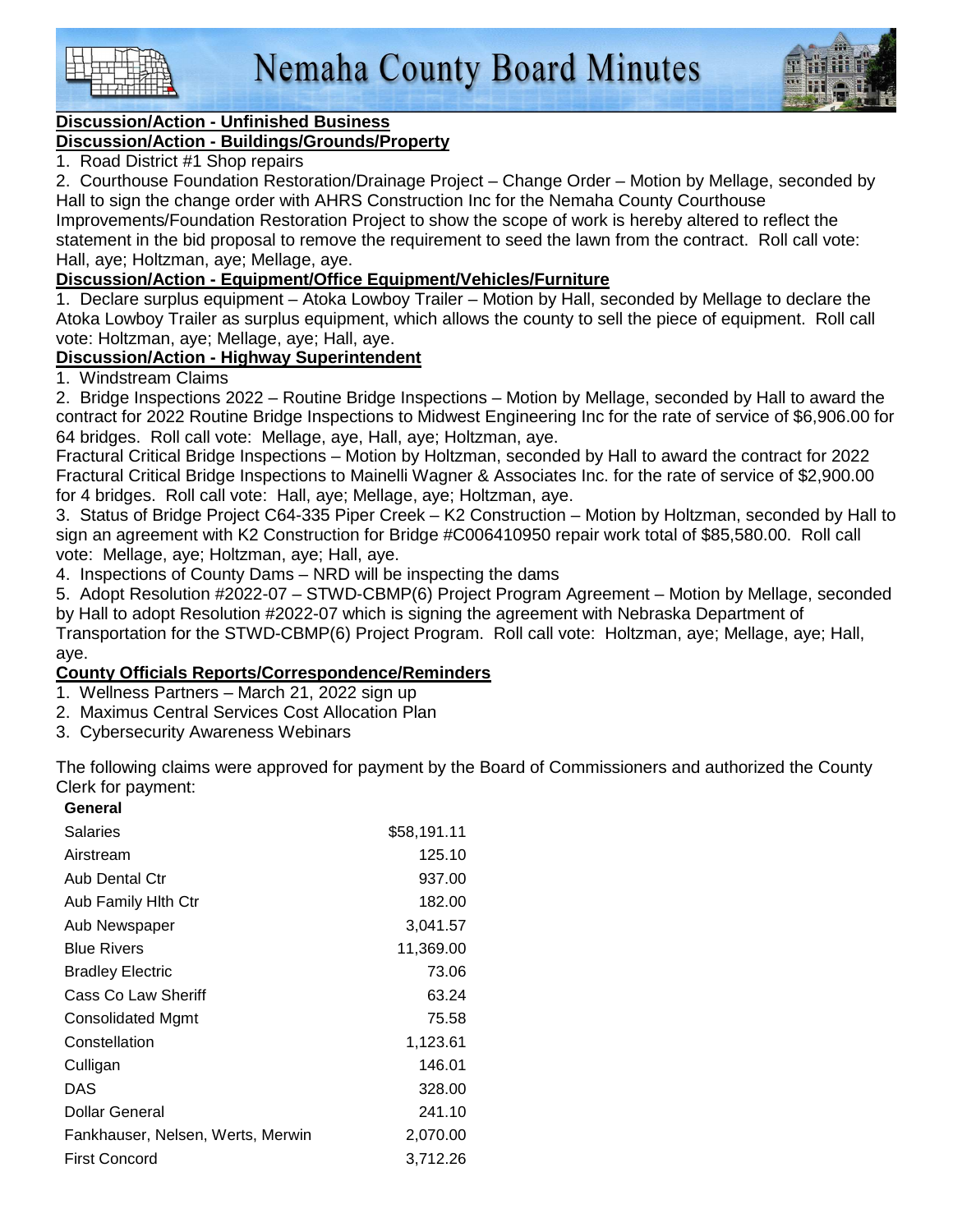

# Nemaha County Board Minutes



| <b>First Wireless</b>                | 178.00    |
|--------------------------------------|-----------|
| <b>Great West Life &amp; Annuity</b> | 50.00     |
| Kraviec, Stephen J                   | 1,511.95  |
| Latimer Reporting                    | 1,167.85  |
| Lempka, Mallory                      | 66.78     |
| Longs Creek                          | 1,851.00  |
| Lynch's                              | 31.92     |
| Madison Nat'l Life                   | 24.89     |
| <b>MARC</b>                          | 381.33    |
| <b>NACO</b>                          | 105.00    |
| <b>NE Assoc Co Treasurers</b>        | 50.00     |
| <b>NLETC</b>                         | 250.00    |
| Nem Co Petty Cash                    | 37.00     |
| Nem Co Tax Acct Ret                  | 9,216.18  |
| Nem Co Tax Acct SS/FWH               | 17,763.46 |
| Nem Co Tax Acct Nationwide           | 75.00     |
| Nem Co Tax Acct Quadient             | 1,500.00  |
| <b>OPPD</b>                          | 47.94     |
| Orscheln                             | 39.96     |
| Parker, Danny                        | 140.25    |
| Petersen Reporting                   | 758.50    |
| Pinpoint                             | 575.90    |
| Quill                                | 938.16    |
| <b>Quinn's Quality Reporting</b>     | 326.35    |
| <b>Richardson Co Sheriff</b>         | 220.00    |
| Sam's Club                           | 233.21    |
| Shell                                | 26.55     |
| Striggow's Southside Body Shop       | 156.25    |
| <b>Thomson West</b>                  | 368.24    |
| Tyler Technologies                   | 362.89    |
| <b>UNL Extension</b>                 | 72.90     |
| <b>US Bank</b>                       | 2,336.36  |
| Verizon                              | 1,015.92  |
| Wahltek                              | 2,080.00  |
| <b>Witness Fees</b>                  | 20.00     |
| <b>Witness Fees</b>                  | 20.00     |
| <b>Witness Fees</b>                  | 40.00     |
| Road                                 |           |
| <b>Salaries</b>                      | 15,044.49 |
| <b>AKRS</b>                          | 246.75    |
| Aub Auto Ctr                         | 579.27    |
| Aub Family Hith Ctr                  | 35.00     |
| Constellation                        | 260.97    |
| Fastenal                             | 56.50     |
| <b>Frontier Metal Supply</b>         | 1,769.28  |
| <b>Graybill Tire</b>                 | 313.96    |